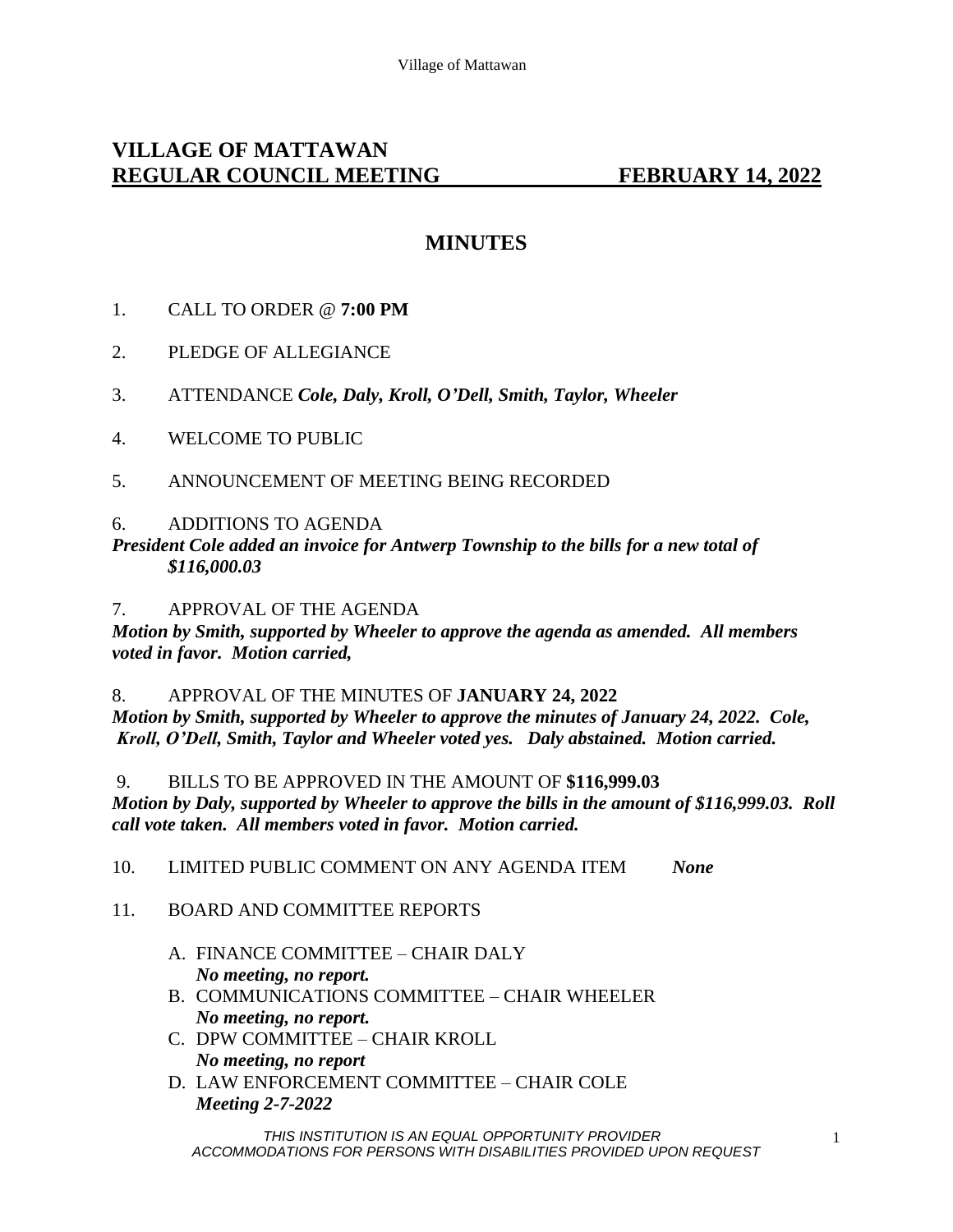- E. PARKS & RECREATION COMMITTEE CHAIR SMITH *No meeting, no report.*
- F. POLICY & PERSONNEL COMMITTEE CHAIR TAYLOR *No meeting, no report.*
- G. ZONING AND ORDINANCE COMIMTTEE CHAIR O'DELL *No meeting, no report.*
- H. PLANNING COMMISSION LIAISON REPORT LIAISON WHEELER *No meeting, no report.*
- I. DDA COMMITTEE CHAIRPERSON COLE *No meting, no report*
- J. KATS CHAIRPERSON DALY *No meeting, no report*

### 12*.* STAFF REPORTS

- A. DEPARTMENT OF PUBLIC WORKS-*Superintendent Anthony*
- B. ATTORNEY'S REPORT *Attorney Graham*
- C. ENGINEER'S REPORT- *Engineer Woodhams will not be in attendance. See memo from him on Project Updates and Redevelopment Ready Communities*
- 13. OLD BUSINESS NONE

### 14. NEW BUSINESS

#### A. AUTHORIZE ADVERTISEMENT FOR VACANT PLANNING COMMISSION  $SEAT(2)$

*Motion by Smith, supported by Daly to authorize the advertisement for the Planning Commission vacancies. All member voted in favor. Motion carried.* 

## B. APPOINT COUNCIL LIASION TO PLANNING COMMISSION

*Motion by Daly, supported by Kroll to appoint member Smith as Planning Commission Liaison. All members voted in favor. Motion carried.* 

## C. FOOD TRCKS

Attorney Graham explained that the Village has received a complaint regarding a local business using a food truck. There are questions as to whether or not the food was sold from the trailer or whether food was delivered for inside sales. If the food was sold from the trailer, then a peddler's license is required. If the trailer was simply for delivery, then no such license is required.

The next question that the Village has analyzed is whether there is a noise ordinance violation. Right now, I see no evidence that such a violation occurred. If the trailer is used again, the police department will investigate the question.

The Village is willing to contact the business using the trailer in order to discuss what it expects to do in the future.

> *THIS INSTITUTION IS AN EQUAL OPPORTUNITY PROVIDER ACCOMMODATIONS FOR PERSONS WITH DISABILITIES PROVIDED UPON REQUEST*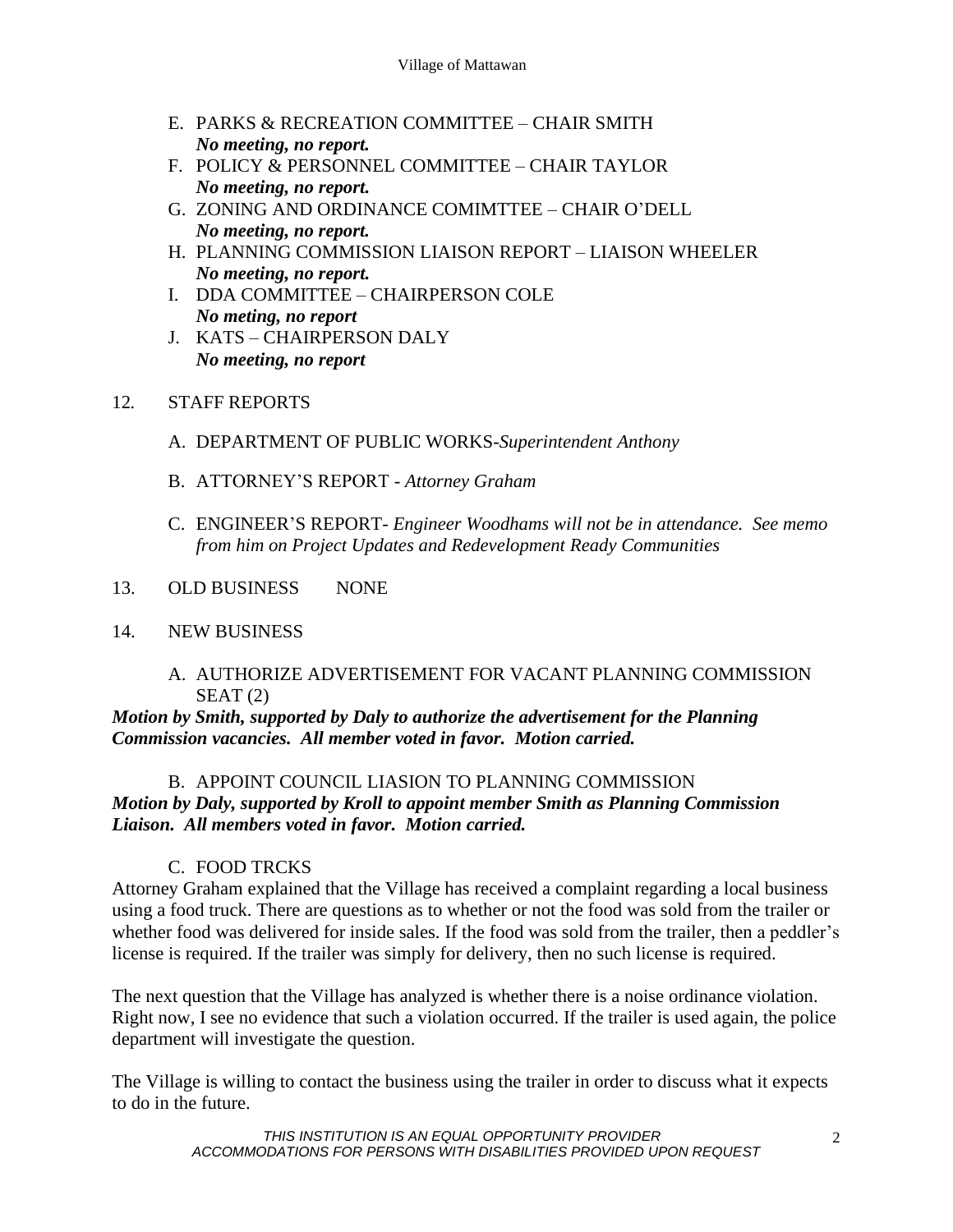Additional information will be gathered.

### D. SCHEDULE PUBLIC HEARING TO RECEIVE COMMENT ON SPECIAL POLICE MILAGE

*Motion by Smith, supported by Daly to schedule the Public Hearing for March 14, 2022. All members voted in favor. Motion carried.* 

### D. APPROVE KATS IN-KIND CONTRIBUTION AGREEMENT

*Motion by Daly, supported by Wheeler to approve the Kats In-Kind Contributions of \$1,200. Roll call vote taken. All members voted in favor. Motion carried.* 

*Item F and G removed from the agenda at this time by President Cole. Items are not ready to be acted on.* 

F. APPROVE ENGAGEMENT LETTER AGREEMENT RELATED TO SERVICES **2022 BOND ANTICIPATION NOTE** 

G. ENGAGEMENT LETTER AGREEMENT RELATED TO SERVICES- USDA WATER BONDS

### H. ADOPT RESOLUTION ADOPTING THE MICHIGAN MOTOR VEHICLE CODE AND THE UNIFORM TRAFFIC CODE AND ALL AMENDMENTS THERETO

*Motion by Smith, supported by Kroll to adopt the resolution adopting the Michigan Motor Vehicle Code and the Uniform Traffic Code and all amendments thereto. All members voted in favor. Motion carried.* 

I. ACCEPT THE RESIGNATION OF ABIGAIL WHEELER EFFECTIVE AT THE END OF TONIGHT'S MEETING

*Motion by Smith, supported by O'Dell to accept the resignation of Abigail Wheeler effective at the end of the meeting. All members voted in favor. Motion carried.* 

J. AUTHORIZE ADVERTISING FOR THE COUNCIL VACANCY OF ABIGAIL WHEELER

*Motion by Smith, supported by Wheeler to authorize advertising for the Council vacancy being created by Wheeler's resignation. All members voted in favor. Motion carried.* 

15*.* COMMUNICATIONS

### -CYBER SECURITY WARNING OF POTENTIAL FOR CYBER ATTACKS TARGETING THE UNITED STATES

-AUDIT BOOKS